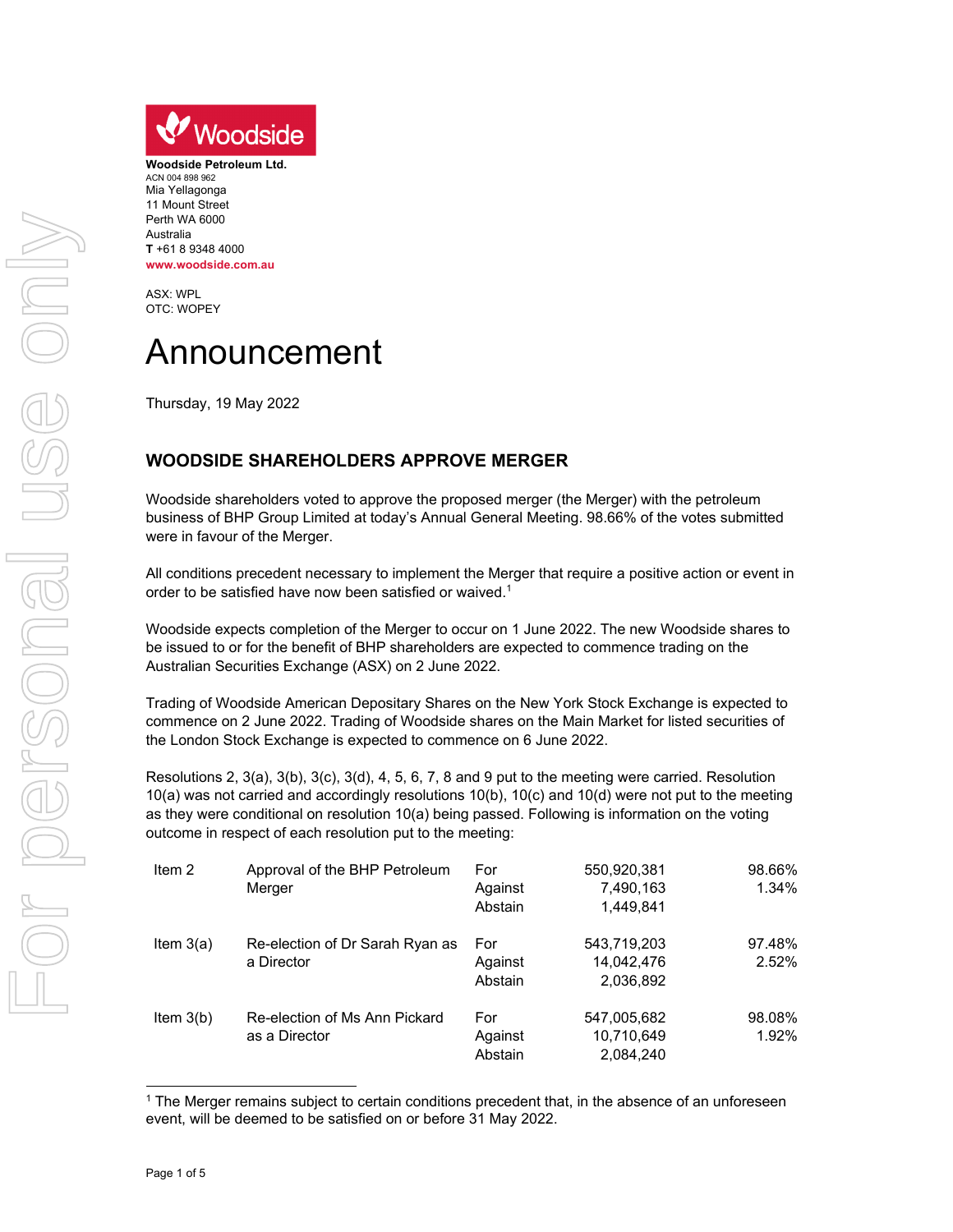| Item $3(c)$  | Re-election of Mr Frank Cooper<br>as a Director                                         | For<br>Against<br>Abstain | 541,104,917<br>16,568,702<br>2,124,285  | 97.03%<br>2.97%  |
|--------------|-----------------------------------------------------------------------------------------|---------------------------|-----------------------------------------|------------------|
| Item $3(d)$  | Re-election of Mr Ben Wyatt as<br>a Director                                            | For<br>Against<br>Abstain | 555,927,864<br>1,465,392<br>2,429,871   | 99.74%<br>0.26%  |
| Item 4       | Adoption of Remuneration<br>Report                                                      | For<br>Against<br>Abstain | 531,075,843<br>25,680,559<br>2,645,842  | 95.39%<br>4.61%  |
| Item 5       | Approval of Grant of Executive<br>Incentive Scheme Awards to<br>CEO & Managing Director | For<br>Against<br>Abstain | 537,738,502<br>18,915,756<br>3,030,518  | 96.60%<br>3.40%  |
| Item 6       | Reinsertion of proportional<br>takeover provisions                                      | For<br>Against<br>Abstain | 552,687,022<br>4,588,315<br>2,513,648   | 99.18%<br>0.82%  |
| Item 7       | Change of Company Name                                                                  | For<br>Against<br>Abstain | 555,452,971<br>2,015,042<br>2,343,108   | 99.64%<br>0.36%  |
| Item 8       | Change of External Auditor                                                              | For<br>Against<br>Abstain | 555,444,883<br>1,713,289<br>2,657,703   | 99.69%<br>0.31%  |
| Item 9       | Adoption of Climate Report                                                              | For<br>Against<br>Abstain | 281,694,608<br>270,274,921<br>7,819,775 | 51.03%<br>48.97% |
| Item $10(a)$ | Amendment to the Constitution<br>requisitioned by a group of<br>shareholders            | For<br>Against<br>Abstain | 34,563,853<br>503,187,977<br>21,465,564 | 6.43%<br>93.57%  |

Further information, as required by section 251AA(2) of the *Corporations Act 2001* (Cth) and ASX Listing

| urther information, as required by section 251AA(2) of t-<br>.isting Rule 3.13.2, is attached. |  |
|------------------------------------------------------------------------------------------------|--|
| <b>Contacts:</b>                                                                               |  |

**Damien Gare**  W: +61 8 9348 4421 M: +61 417 111 697 E: investor@woodside.com.au

**INVESTORS** 

**Christine Forster**  M: +61 484 112 469 E: christine.forster@woodside.com.au

*This announcement was approved and authorised for release by Woodside's Disclosure Committee.*

**MEDIA**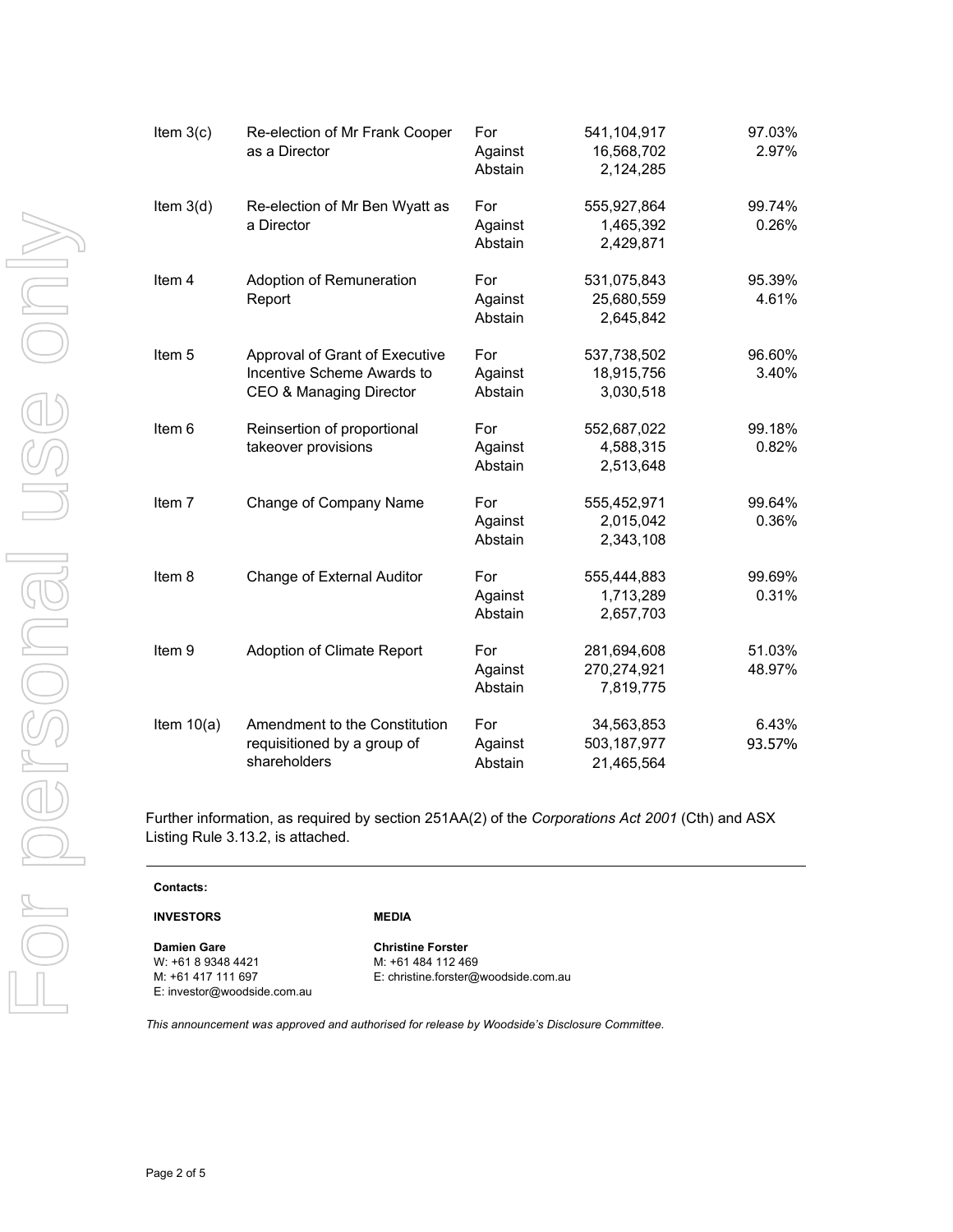## **Important additional information in respect of US securities law**

No offer of securities in the United States shall be made except by means of a prospectus meeting the requirements of Section 10 of the Securities Act of 1933.

In connection with the proposed Merger, Woodside has filed the Registration Statement (File No. 333-264268) with the SEC to register the Woodside securities to be issued in connection with the proposed Merger (including a prospectus), which the SEC has declared effective. Woodside and BHP also plan to file other documents with the SEC regarding the proposed Merger. This communication is not a substitute for the Registration Statement or the prospectus or for any other document that Woodside or BHP may file with the SEC in connection with the Transaction. US INVESTORS AND US HOLDERS OF WOODSIDE AND BHP SECURITIES ARE URGED TO READ THE REGISTRATION STATEMENT, PROSPECTUS AND OTHER DOCUMENTS RELATING TO THE PROPOSED MERGER (INCLUDING ALL AMENDMENTS AND SUPPLEMENTS TO THOSE DOCUMENTS) THAT HAVE BEEN OR WILL BE FILED WITH THE SEC CAREFULLY AND IN THEIR ENTIRETY WHEN THEY BECOME AVAILABLE BECAUSE THEY WILL CONTAIN IMPORTANT INFORMATION ABOUT WOODSIDE, BHP AND THE PROPOSED MERGER. Shareholders will be able to obtain free copies of the Registration Statement, prospectus and other documents containing important information about Woodside and BHP once those documents are filed with the SEC, through the website maintained by the SEC at http://www.sec.gov. Copies of the documents may also be obtained from Woodside and BHP without charge.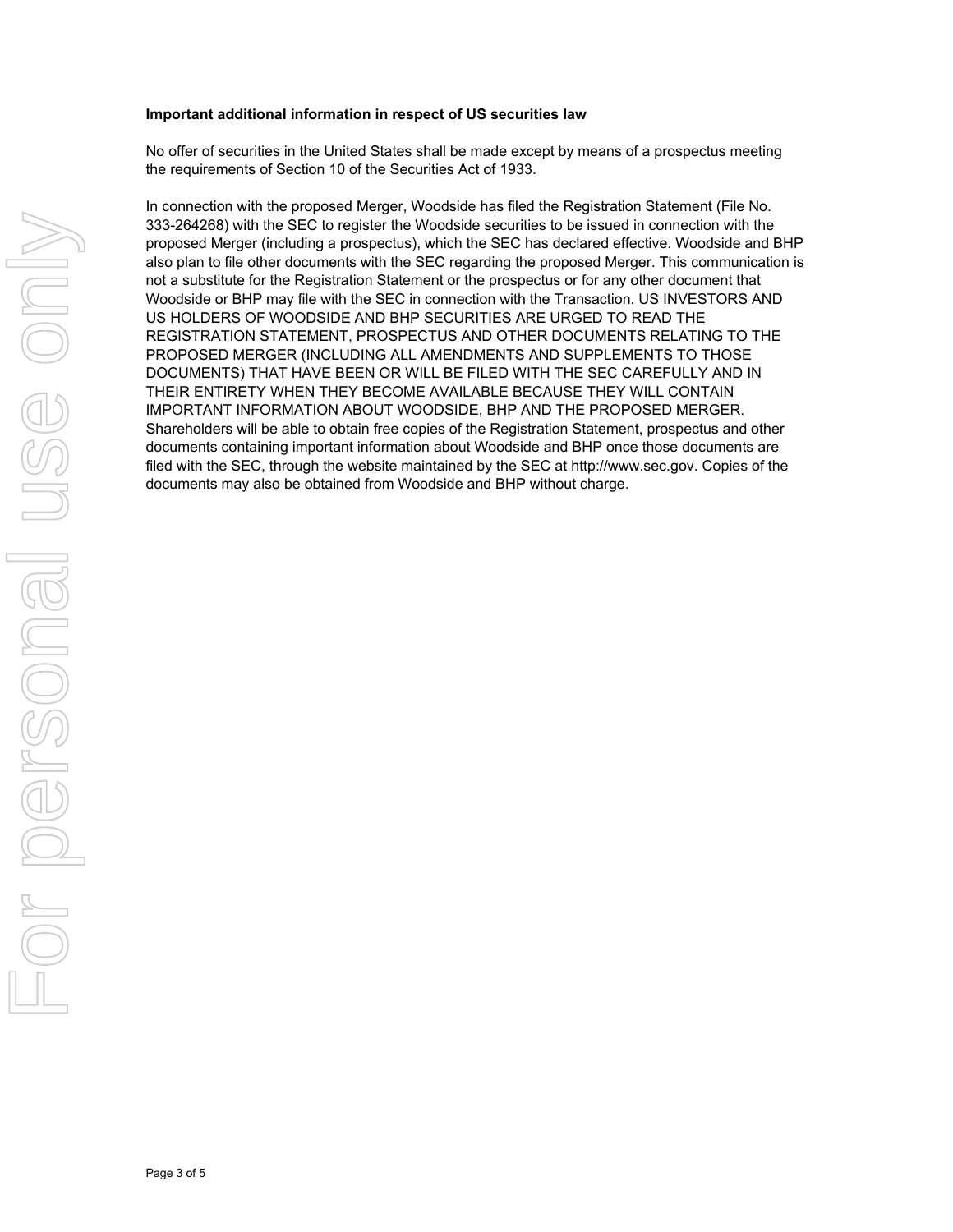## **WOODSIDE PETROLEUM LTD 2022 ANNUAL GENERAL MEETING – VOTING RESULTS**

The following information is provided in accordance with section 251AA(2) of the Corporations Act 2001 (Cth) and ASX Listing Rule 3.13.2.

| <b>Resolution details</b>                                                                                              |                           | Instructions given to validly appointed proxies<br>(as at proxy close) |            |                                 |                | <b>Direct votes</b><br>(as at close of direct voting) |           |                | Number of votes cast on the poll<br>(where applicable) |                     |           | <b>Resolution</b><br>result |
|------------------------------------------------------------------------------------------------------------------------|---------------------------|------------------------------------------------------------------------|------------|---------------------------------|----------------|-------------------------------------------------------|-----------|----------------|--------------------------------------------------------|---------------------|-----------|-----------------------------|
| <b>Resolution</b>                                                                                                      | <b>Resolution</b><br>type | For                                                                    | Against    | At the<br>proxy's<br>discretion | <b>Abstain</b> | For                                                   | Against   | <b>Abstain</b> | For                                                    | Against             | Abstain*  | Carried /<br>Not carried    |
| 2 Approval of the<br><b>BHP Petroleum</b><br>Merger                                                                    | Ordinary                  | 472,168,743                                                            | 6,879,915  | 5,310,114                       | 1,318,217      | 23,098,932                                            | 597,610   | 129,760        | 550,920,381<br>98.66%                                  | 7,490,163<br>1.34%  | 1,449,841 | Carried                     |
| 3(a) Re-election<br>of Dr Sarah Ryan<br>as a Director                                                                  | Ordinary                  | 465,702,051                                                            | 13,049,174 | 5,432,674                       | 1,353,398      | 22,260,806                                            | 978,915   | 668,370        | 543,719,203<br>97.48%                                  | 14,042,476<br>2.52% | 2,036,892 | Carried                     |
| 3(b) Re-election<br>of Ms Ann<br>Pickard as a<br><b>Director</b>                                                       | Ordinary                  | 470,369,404                                                            | 8,381,368  | 5,428,417                       | 1,358,108      | 22,294,567                                            | 905,921   | 709,603        | 547,005,682<br>98.08%                                  | 10,710,649<br>1.92% | 2,084,240 | Carried                     |
| 3(c) Re-election<br>of Mr Frank<br>Cooper as a<br><b>Director</b>                                                      | Ordinary                  | 464,414,975                                                            | 14,315,293 | 5,432,756                       | 1,374,273      | 22,323,353                                            | 850,474   | 736,264        | 541,104,917<br>97.03%                                  | 16,568,702<br>2.97% | 2,124,285 | Carried                     |
| 3(d) Re-election<br>of Mr Ben Wyatt<br>as a Director                                                                   | Ordinary                  | 477,896,918                                                            | 516,839    | 5,435,249                       | 1,688,291      | 22,271,917                                            | 910,133   | 728,041        | 555,927,864<br>99.74%                                  | 1,465,392<br>0.26%  | 2,429,871 | Carried                     |
| 4 Adoption of<br>Remuneration<br>Report                                                                                | Ordinary                  | 457,382,259                                                            | 21,185,695 | 5,444,486                       | 1,501,223      | 19,718,670                                            | 2,739,180 | 1,087,343      | 531,075,843<br>95.39%                                  | 25,680,559<br>4.61% | 2,645,842 | Carried                     |
| 5 Approval of<br>Grant of<br>Executive<br>Incentive<br><b>Scheme Awards</b><br>to CEO &<br>Managing<br><b>Director</b> | Ordinary                  | 464,260,897                                                            | 14,076,856 | 5,419,533                       | 1,756,377      | 19,204,757                                            | 3,402,397 | 1,219,823      | 537,738,502<br>96.60%                                  | 18,915,756<br>3.40% | 3,030,518 | Carried                     |